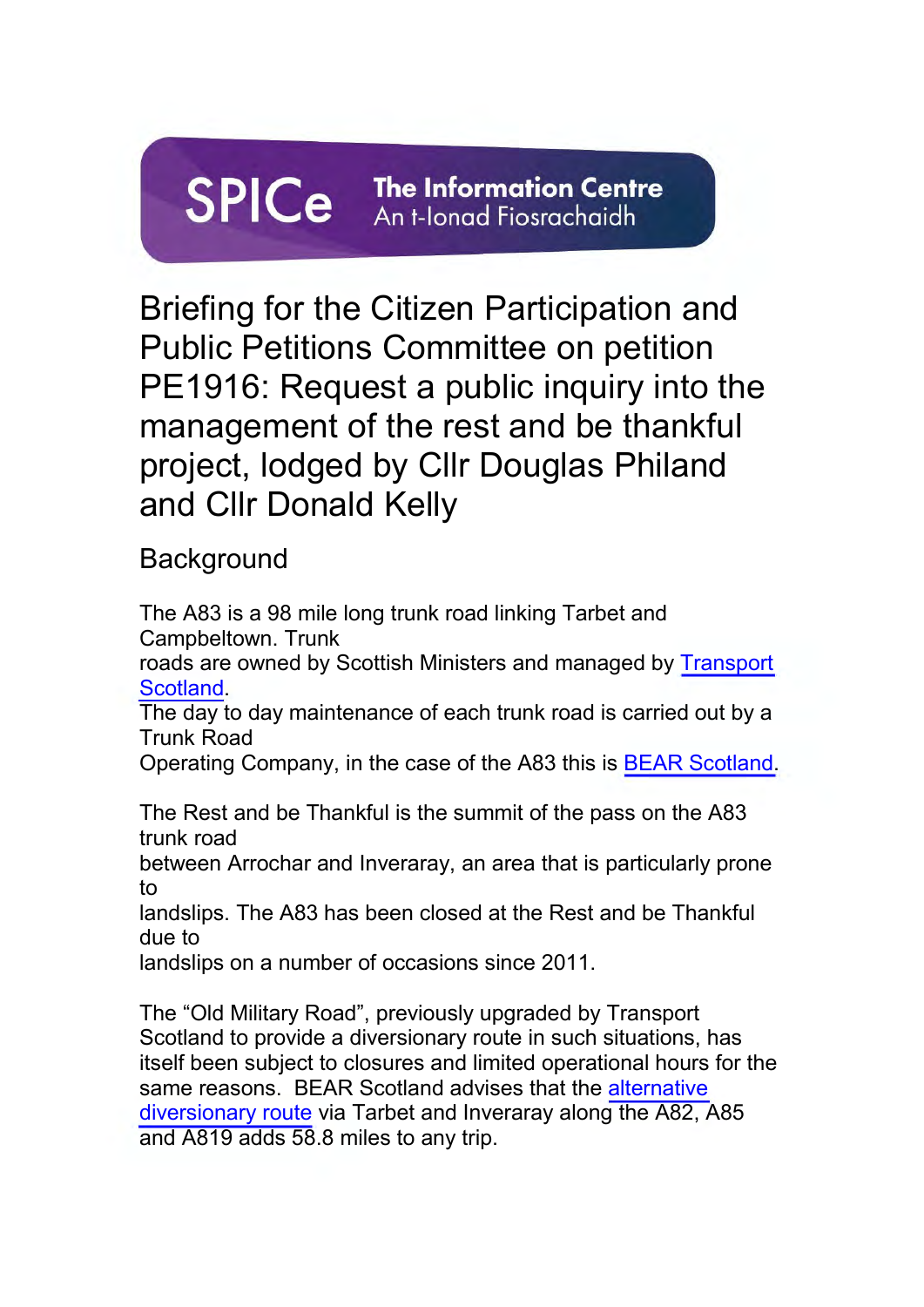## Scottish Government Action

Scottish Ministers have committed to delivering a permanent engineering solution to the issue of land slips on the A83 at the Rest and be Thankful through the [Access to Argyll \(A83\) project.](https://www.transport.gov.scot/projects/a83-access-to-argyll-and-bute/project-details/#overview)

### Scottish Parliament Action

The development of a permanent solution to landslips at the Rest and Be Thankful was the subject of a [Member's Debate on 6](https://archive2021.parliament.scot/parliamentarybusiness/report.aspx?r=13348&mode=pdf)  [October 2021.](https://archive2021.parliament.scot/parliamentarybusiness/report.aspx?r=13348&mode=pdf)

It was also the subject of [petition PE01540,](https://archive2021.parliament.scot/gettinginvolved/Petitions/A83permanentsolution) which was lodged in 2014 by petitioners including Cllr Kelly and Cllr Philand. The petition was closed by the Session 5 Public Petitions Committee at its [meeting of 8 October 2020,](https://archive2021.parliament.scot/parliamentarybusiness/report.aspx?r=12892&mode=pdf) with the Convenor noting:

"The consensus is that we should close the petition. We recognise the progress that has been made by the petitioner and other campaigners on this important issue. The Scottish Government has made a serious commitment, and it will be held to account if it transpires that the work is not being progressed in a serious manner.

We agree to close the petition. We thank the petitioner for all their engagement with the committee and advise them that, if there is no progress in a year's time, the committee will be able to return to the issue."

The issue of a solution to landslips at the Rest and be Thankful has also been the subject of many written and oral parliamentary questions and featured in questioning of Scottish Government Ministers by the Session 5 Rural Economy and Connectivity Committee, most recently at [its meeting of 10 March 2021.](https://archive2021.parliament.scot/parliamentarybusiness/report.aspx?r=13198&mode=pdf)

#### Key Organisations and relevant links

- **Transport Scotland:** Manages the trunk road network on behalf Scottish Ministers and responsible for the delivery of the Access to Argyll project.
- **Argyll and Bute Council:** Covers the area affected by closures of the A83 at the Rest and be Thankful.